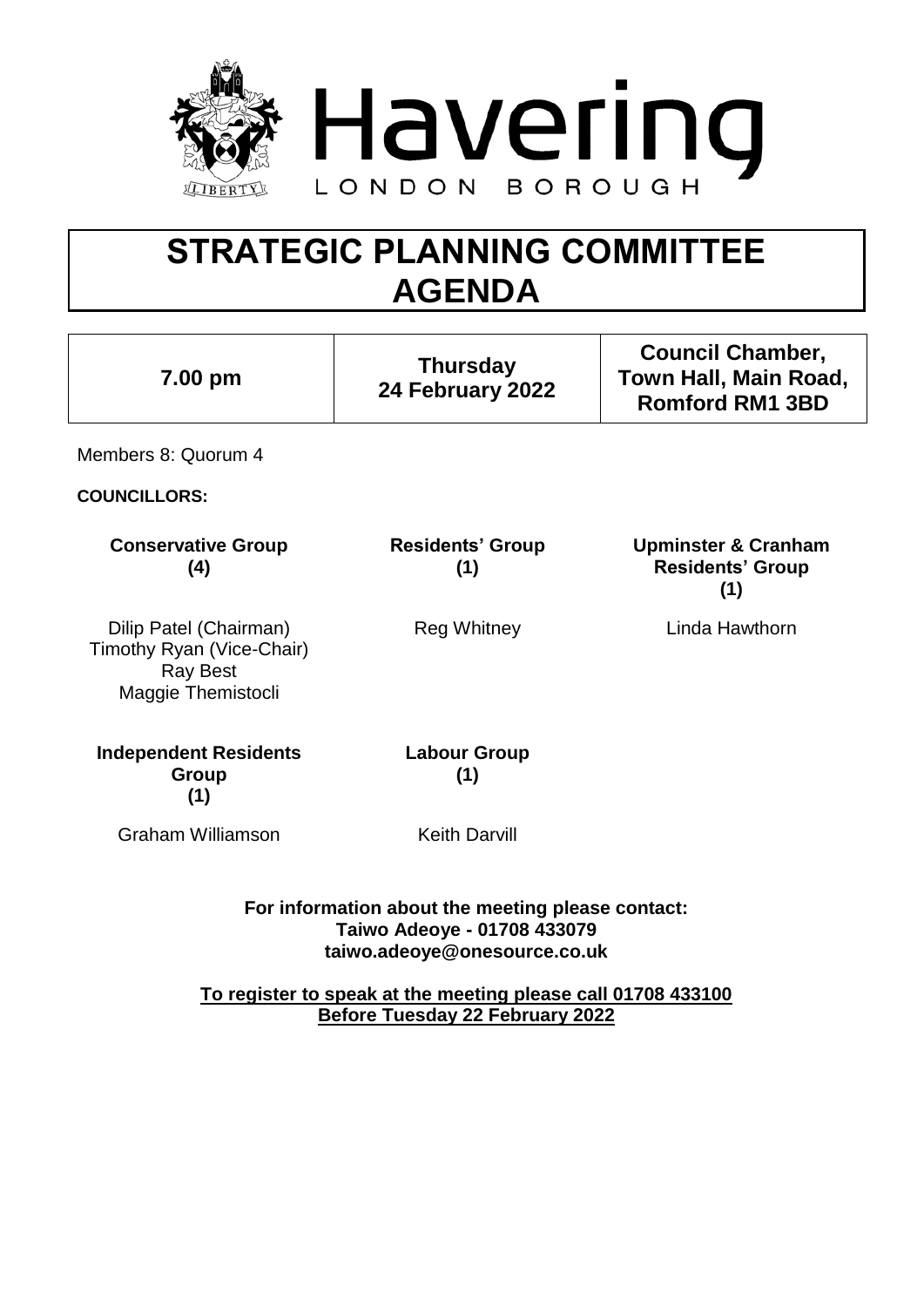## **Protocol for members of the public wishing to report on meetings of the London Borough of Havering**

Members of the public are entitled to report on meetings of Council, Committees and Cabinet, except in circumstances where the public have been excluded as permitted by law.

Reporting means:-

- filming, photographing or making an audio recording of the proceedings of the meeting;
- using any other means for enabling persons not present to see or hear proceedings at a meeting as it takes place or later; or
- reporting or providing commentary on proceedings at a meeting, orally or in writing, so that the report or commentary is available as the meeting takes place or later if the person is not present.

Anyone present at a meeting as it takes place is not permitted to carry out an oral commentary or report. This is to prevent the business of the meeting being disrupted.

Anyone attending a meeting is asked to advise Democratic Services staff on 01708 433076 that they wish to report on the meeting and how they wish to do so. This is to enable employees to guide anyone choosing to report on proceedings to an appropriate place from which to be able to report effectively.

Members of the public are asked to remain seated throughout the meeting as standing up and walking around could distract from the business in hand.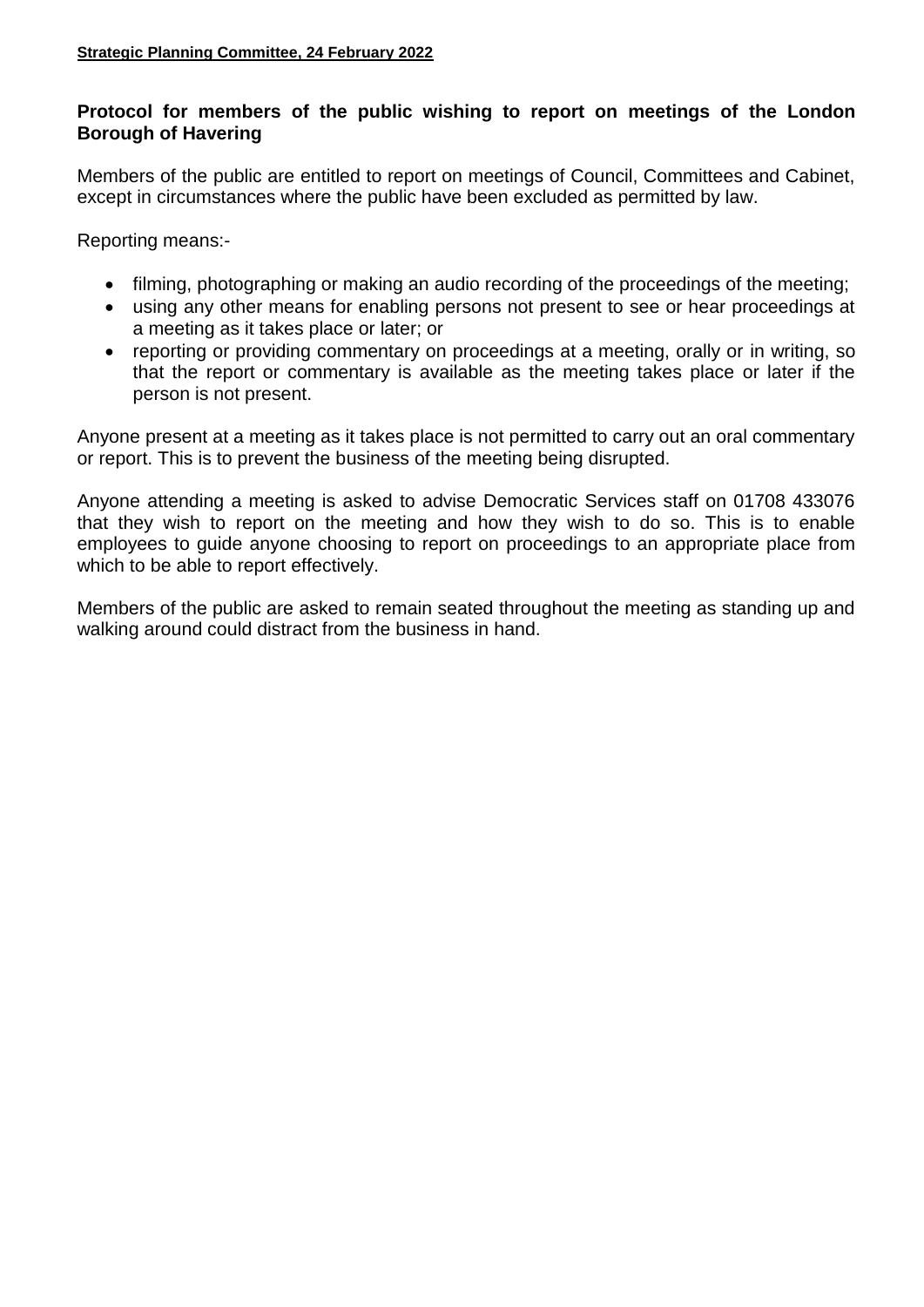

**DECLARING INTERESTS FLOWCHART - QUESTIONS TO ASK YOURSELF**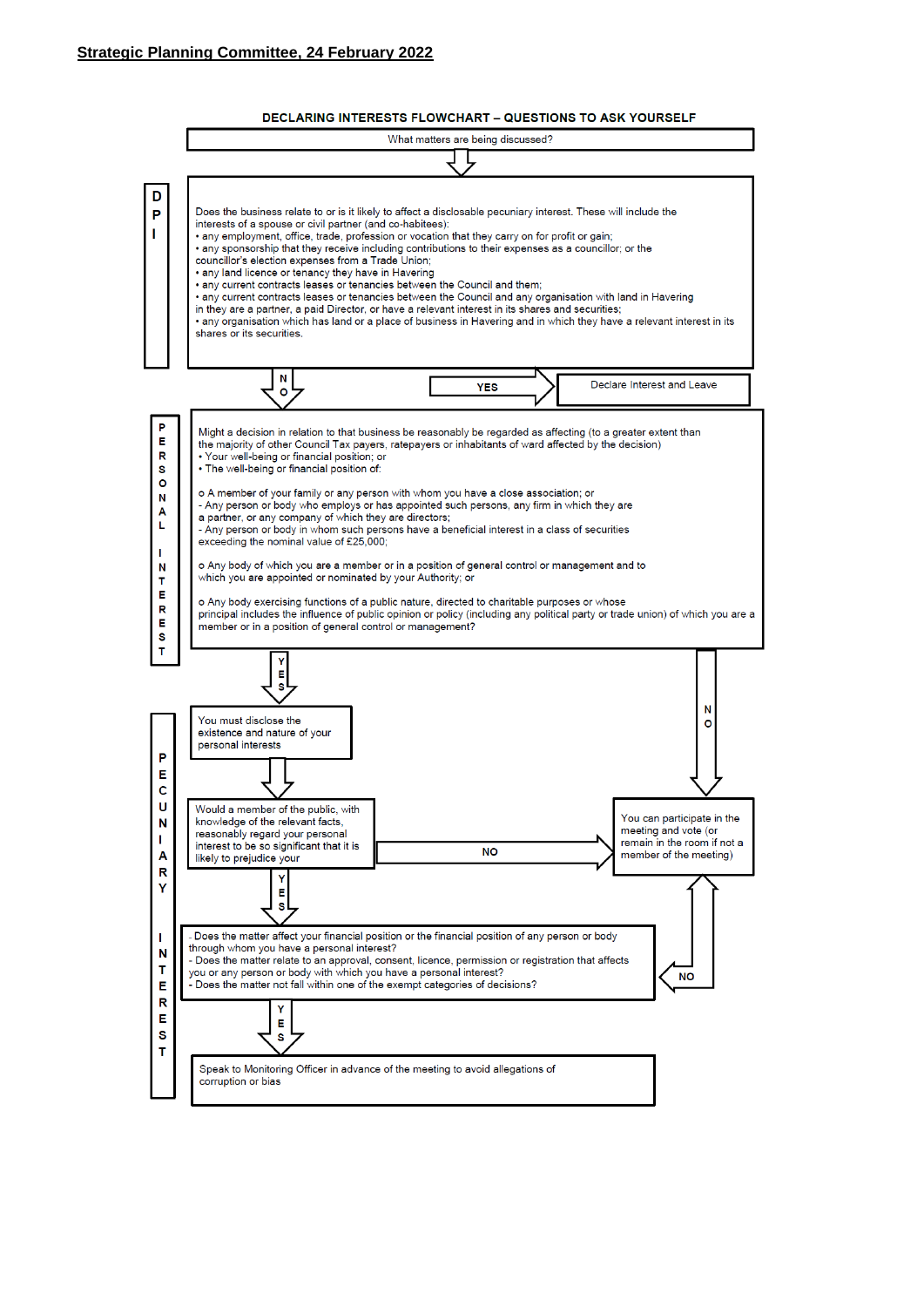### **AGENDA ITEMS**

#### **1 CHAIRMAN'S ANNOUNCEMENTS**

The Chairman will make his announcement including the protocol for the meeting during the Covid-19 pandemic restrictions.

#### **Applications for Decision**

I would like to remind members of the public that Councillors have to make decisions on planning applications strictly in accordance with planning principles.

I would also like to remind members of the public that decisions may not always be popular, but they should respect the need for Councillors to take decisions that will stand up to external scrutiny or accountability.

### **2 APOLOGIES FOR ABSENCE AND ANNOUNCEMENT OF SUBSTITUTE MEMBERS**

(if any) - receive.

#### **3 DISCLOSURE OF INTERESTS**

Members are invited to disclose any interest in any of the items on the agenda at this point in the meeting.

Members may still disclose any interest in an item at any time prior to the consideration of the matter.

#### **4 MINUTES** (Pages 1 - 4)

To approve as a correct record the minutes of the meeting of the Committee held on 7 February 2022 and to authorise the Chairman to sign them.

#### **5 APPLICATIONS FOR DECISION** (Pages 5 - 8)

Report attached.

#### **6 P1129.21 - ST EDWARDS ACADEMY, LONDON ROAD** (Pages 9 - 50)

Report attached.